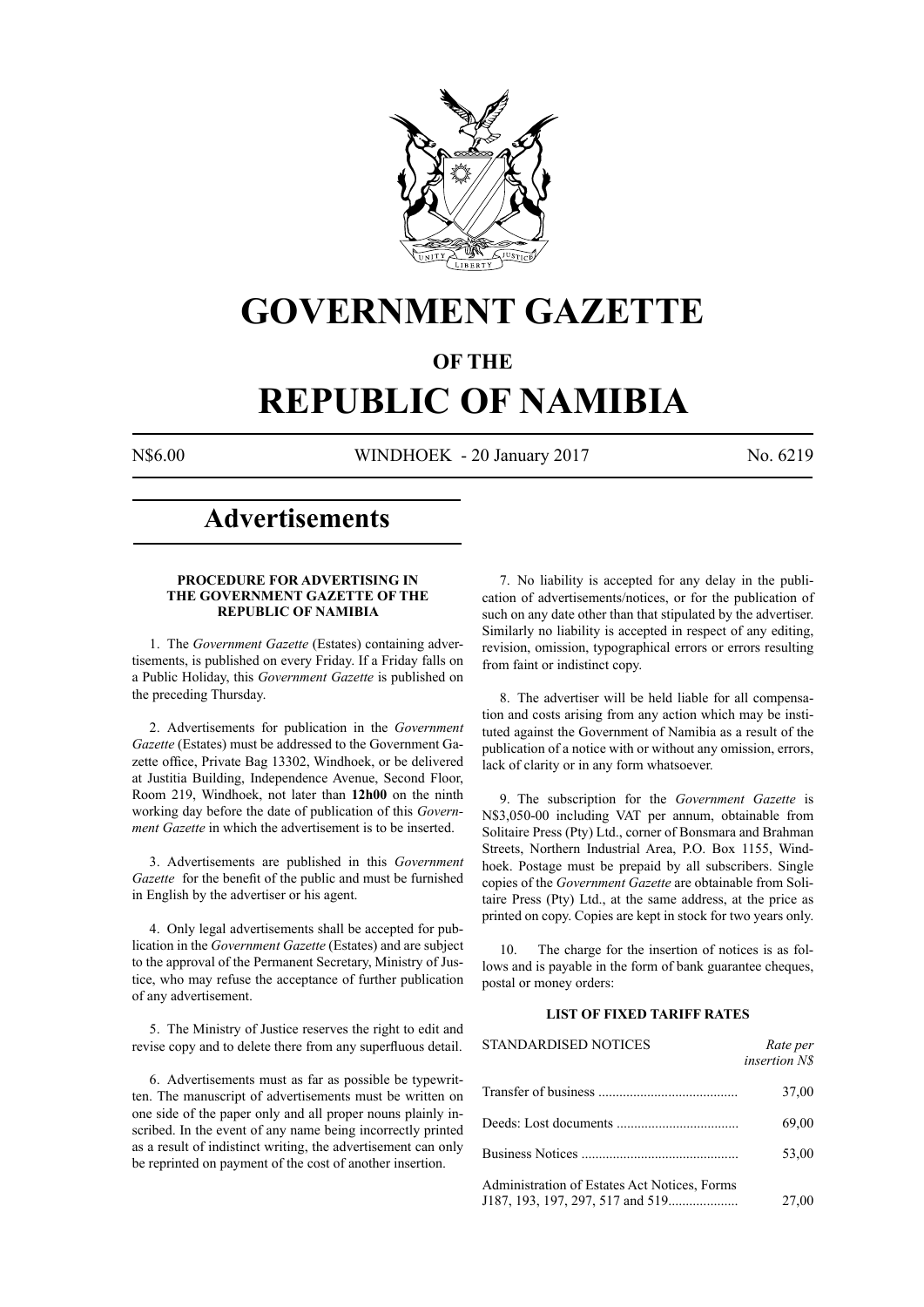| Insolvency Act and Companies Act Notices:                                                                                                                                                               | 48,00  |
|---------------------------------------------------------------------------------------------------------------------------------------------------------------------------------------------------------|--------|
| N.B. Forms 2 and 6 additional statements according<br>to word count table, added to the basic tariff.                                                                                                   | 333,00 |
| Naturalisation notices (including a reprint for the                                                                                                                                                     | 27,00  |
| Unclaimed moneys - only in the <i>Government</i><br>Gazette, closing date 15 January (per entry of                                                                                                      | 13,00  |
|                                                                                                                                                                                                         | 53,00  |
|                                                                                                                                                                                                         | 27,00  |
| <b>NON-STANDARDISED NOTICES</b>                                                                                                                                                                         |        |
| Company notices:                                                                                                                                                                                        |        |
| Short notices: Meetings, resolutions, offers of<br>compromise, conversions of companies, voluntary<br>windings-up, etc.: closing of members' registers<br>for transfer and/or declarations of dividends | 120,00 |
| Declaration of dividends with profit statements,                                                                                                                                                        | 267,00 |
| Long notices: Transfers, changes in respect of<br>shares or capital, redemptions, resolutions,                                                                                                          | 373,00 |
|                                                                                                                                                                                                         | 120,50 |

#### **FORM J 187**

#### **LIQUIDATION AND DISTRIBUTION ACCOUNTS IN DECEASED ESTATES LYING FOR INSPECTION**

In terms of section 35(5) of Act 66 of 1965, notice is hereby given that copies of the liquidation and distribution accounts (first and final, unless otherwise stated) in the estates specified below will be open for the inspection of all persons interested therein for a period of 21 days (or shorter or longer if specially stated) from the date specified or from the date of publication hereof, whichever may be the later, and at the offices of the Master and Magistrate as stated.

Should no objection thereto be lodged with the Master concerned during the specified period, the executor will proceed to make payments in accordance with the accounts.

1544/2014 WILLIAMS Dennis Stanley, 690720- 0800334, Walvis Bay. Windhoek. Walvis Bay. Claassen & Visser Estate Practitioners cc, P.O. Box 24621, Windhoek, Namibia.

1983/2015 SHIGWEDHA Fillipus Sakeus, 52110- 800356, Windhoek. Windhoek. Windhoek. Sibeya & Partners Legal Practitioners M2 Floor, Channel Life Building, Post Street Mall, P.O. Box 31881, Pioneerspark, Windhoek.

799/2016 NAMWANDI Hileni, 63010108303, Oshana. Oshakati. Windhoek. Tipara Estate, Unit 1, 1st Floor, Obowi Centre, Independence Avenue, P.O. Box 25869, Windhoek.

1188/2016 CYRIAX Walther Otto, 28052000025, Swakopmund. Swakopmund. Windhoek. Bank Windhoek Limited, Trust Department, P.O. Box 15, Windhoek.

| Liquidators' and other appointees' notices | 80,00                     |
|--------------------------------------------|---------------------------|
| Gambling house licences/Liquor licences    | 120,00                    |
| SALES IN EXECUTION AND OTHER PUBLIC SALES: |                           |
|                                            | 207,00                    |
| Public auctions, sales and tenders:        | 69,00<br>171,00<br>253,00 |
| ORDERS OF THE COURT                        |                           |

| Provisional and final liquidations or                                |        |
|----------------------------------------------------------------------|--------|
|                                                                      | 157,00 |
| Reduction of change in capital mergers, offers                       |        |
|                                                                      | 373,00 |
| Judicial managements, <i>curator bonis</i> and similar               |        |
|                                                                      | 373,00 |
| Extension of return date $\dots \dots \dots \dots \dots \dots \dots$ | 48,00  |
| Supersession and discharge of petitions (J.158)                      | 40,00  |

The charge for the insertion of advertisements other than the notices mentioned in paragraph 10 is at the rate of N\$13,00 per cm double column. (Fractions of a cm must be calculated as a cm).

12. No advertisements shall be inserted unless the charge is prepaid. Cheques, drafts, postal or money orders must be made payable to the Ministry of Justice, Private Bag 13302, Windhoek.

1372/2016 ALBERT Karen, 5802210081083, Swakopmund. Bernard Alberts, 6304065009086. Walvis Bay. Windhoek. Bank Windhoek Limited, Trust Department, P.O. Box 15, Windhoek.

49/2016 SWANEPOEL Johannes Petrus, 3807- 1500305, Mariental. Mariental. Windhoek. Bank Windhoek Limited, Trust Department, P.O. Box 15, Windhoek.

16/2016 NOTHNAGEL Petrus Albertus, 43092- 700279, Henties Bay. Annamarie Northnagel, 60122600118. Swakopmund. Windhoek. Bank Windhoek Limited, Trust Department, P.O. Box 15, Windhoek.

1999/2014 TAVARES Jose Maria, 31032300027, Erf 836, Oshakati, Republic of Namibia, 23 October 2013. Oshakati. Windhoek. Greyling & Associates, Private Bag 5552, Oshakati.

#### **FORM J 193**

#### **NOTICE TO CREDITORS IN DECEASED ESTATES**

All persons having claims against the estates mentioned below are hereby called upon to lodge their claims with the executors concerned, within 30 days (or otherwise as indicated) calculated from the date of publication hereof. The information is given in the following order: Estate number, surname and Christian names, date of birth, identity number, last address, date of death; surviving spouse's names, surname, date of birth and identity number; name and address of executor or authorised agent, period allowed for lodgement of claims if other than 30 days.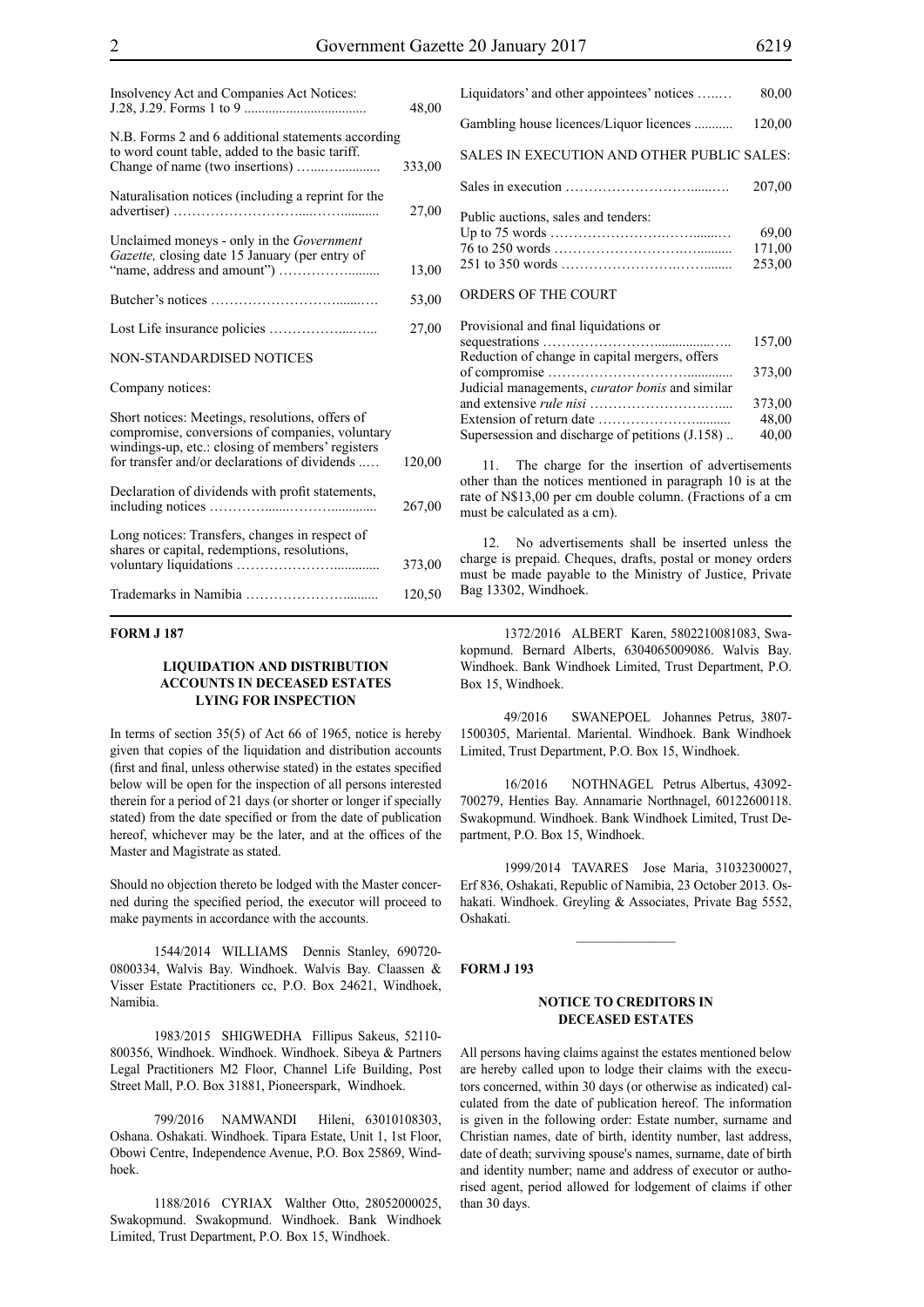1612/2016 ANTONYA Marious, Windhoek, 1 August 1946, 46080100525, Windhoek, 11 August 2016. Saima Frans, 49101201409. Sibeya & Partners Legal Practitioners M2 Floor, Channel Life Building, Post Street Mall, P.O. Box 31881, Pioneerspark, Windhoek.

2070/2016 SHIKALAKUTI Hilma Popyaaneni, Windhoek, 1 January 1970, 70010103732, 25 Diamond Street, Walvis Bay, Namibia, 28 October 2016. PricewaterhouseCoopers, P.O. Box 1571, Windhoek, Namibia.

1980/2016 LOUBSER Martin James, Windhoek, 16 August 1950, 5008165095082, Ermelo, Mpumalanga, South Africa, 11 October 2015. Advance Wealth Management (Pty) Ltd, P.O. Box 86568, Eros, Windhoek.

2030/2016 PRINSLOO George Diederik, Windhoek, 27 August 1917, 17082700067, Windhoek, 29 November 2016. Emeleo Trust Services, P.O. Box 1447, Grootfontein.

20/2017 GRESSMANN Uwe, Windhoek, 29 January 1948, 48012900092, Grootfontein, 17 December 2016. Emeleo Trust Services, P.O. Box 1447, Grootfontein.

2090/2016 KOCH Jurgen Aldalbert, Windhoek, 17 November 1953, 53111700100, No. 4 Charles Winslow Street, Olympia, Windhoek, 10 December 2016. Engling, Stritter & Partners, P.O. Box 43, Windhoek.

1763/2016 VEIT Reinhold Arthur, Windhoek, 27 September 1938, No. 14 Kingfiischer Street, Hochlandpark, Windhoek, 30 September 2016. Engling, Stritter & Partners, P.O. Box 43, Windhoek.

1766/2016 HOEBEB Theodor, Windhoek, 7 July 1964, 64070700080, Windhoek, 50 March 2016. FNB Trust Services Namibia (Pty) Ltd, P.O. Box 448, Windhoek, Namibia.

2031/2016 VAN ROOYEN Elias Albertus, Windhoek, 27 March 1959, 59032700014, Walvis Bay, 8 October 2016. Bank Windhoek Ltd, P.O. Box 15, Windhoek.

2001/2016 BANDIHAI Vedastus Lugakineira, Windhoek, 9 June 1959, 59060910060, Oshikoto, 10 June 2016. Bertha Alex Moshi, 24 December 1960, 60122410076. Bank Windhoek Ltd, P.O. Box 15, Windhoek.

1038/2016 IZAAKS Carolina Dolfina, Windhoek, 5 September 1956, 5609050200353, Windhoek, 23 February 2016. Bank Windhoek Ltd, P.O. Box 15, Windhoek.

 $\mathcal{L}=\mathcal{L}^{\mathcal{L}}$ 

#### **FORM 1**

#### **APPOINTMENT OF TRUSTEES AND LIQUIDATORS AND PROOF OF CLAIMS IN SEQUESTRATED ESTATES OR COMPANIES BEING WOUND UP**

Pursuant to subsection (3) of section fifty-six, section seventyseven and subsection (3) of section forty of the Insolvency Act, 1936, section 339, 366, 375 (5)(b) and 402 of the Companies Act, 1937, notice is hereby given that the persons mentioned below have been appointed trustee or liquidators, as the case may be, and that persons indebted to the estate or companies are required to pay their debts to them forthwith unless otherwise indicated.

Meetings of creditors of the said estate or companies will be held on the dates and the times and places mentioned below, for proof of claims against the estates or companies, for the purpose of receiving the trustees' or liquidators' reports as to the affairs and conditions of the estates or companies and for giving the trustees or liquidators directions concerning the sale of recovery or any matter relating to the administration thereof.

W29/16 **Namibia Electro Farm Services cc** (In Liquidation). D.J. Bruni, S.H. Steyn & I.R. McLaren, Investment Trust Co., P.O. Box 1127, Windhoek. 25 January 2017 at 10h00 before the Master of the High Court, Windhoek. First and second general meeting, members and creditors

#### **IN THE MAGISTRATE'S COURT FOR THE DISTRICT OF KEETMANSHOOP**

 $\overline{\phantom{a}}$  ,  $\overline{\phantom{a}}$  ,  $\overline{\phantom{a}}$  ,  $\overline{\phantom{a}}$  ,  $\overline{\phantom{a}}$  ,  $\overline{\phantom{a}}$  ,  $\overline{\phantom{a}}$  ,  $\overline{\phantom{a}}$  ,  $\overline{\phantom{a}}$  ,  $\overline{\phantom{a}}$  ,  $\overline{\phantom{a}}$  ,  $\overline{\phantom{a}}$  ,  $\overline{\phantom{a}}$  ,  $\overline{\phantom{a}}$  ,  $\overline{\phantom{a}}$  ,  $\overline{\phantom{a}}$ 

**HELD AT KEETMANSHOOP CASE NO: 26/2015**

In the matter between:

**GUNNAR JENSEN ACTING IN HIS CAPACITY AS A TRUSTEE OF THE GUNNAR JENSEN BUILDING MATERIALS TRUST T/A PENNYPINCHERS TIMBERCITY WINDHOEK** Plaintiff

and

#### **PUMA CONSTRUCTIONS CC** First Defendant **WILLEM JACOBUS VAN WYK** Second Defendant

#### **NOTICE OF SALE IN EXECUTION**

IN EXECUTION of a judgment granted by the above Honourable Court on **24 April 2014**, the following immovable property will be sold without reserve and "voetstoots" by the Messenger of the Court for the district of **Keetmanshoop** on **Friday, 27 January 2017** at **10h00** in front of the under-mentioned dwelling:

| <b>CERTAIN:</b>   | Erf No. 430 Keetmanshoop                                                         |
|-------------------|----------------------------------------------------------------------------------|
| SITUATE:          | In the Municipality of Keetmanshoop<br>Registration Division "T"<br>Karas Region |
| <b>MEASURING:</b> | 1562 square metres                                                               |
| HELD BY:          | Deed Of Transfer: T 2691/1991                                                    |
|                   |                                                                                  |

IMPROVEMENTS: 5 x Bedrooms with air-conditioners, 2 x Bedrooms with Bathroom, Shower and Toilet, 3 x Bedrooms with Shower and Toilet, l x Toilet and Shower, l x Kitchen with (build in) cupboards, 1 x Lunch room with (build in) cupboards, l x Store Room with racks, l x Toilet, l x Bathroom with Shower and Toilet, l x Bar with counter, 1 x Study Room, 2x Living Rooms, l x TV Room, l x Rest Room with Lapa, l x Swimming Pool, l x Barbecue spot, l x Shed for cars Outbuilding/Flat: , l x Bedroom with Air-conditioner, l x Toilet with Shower, l x Kitchen, l x Living Room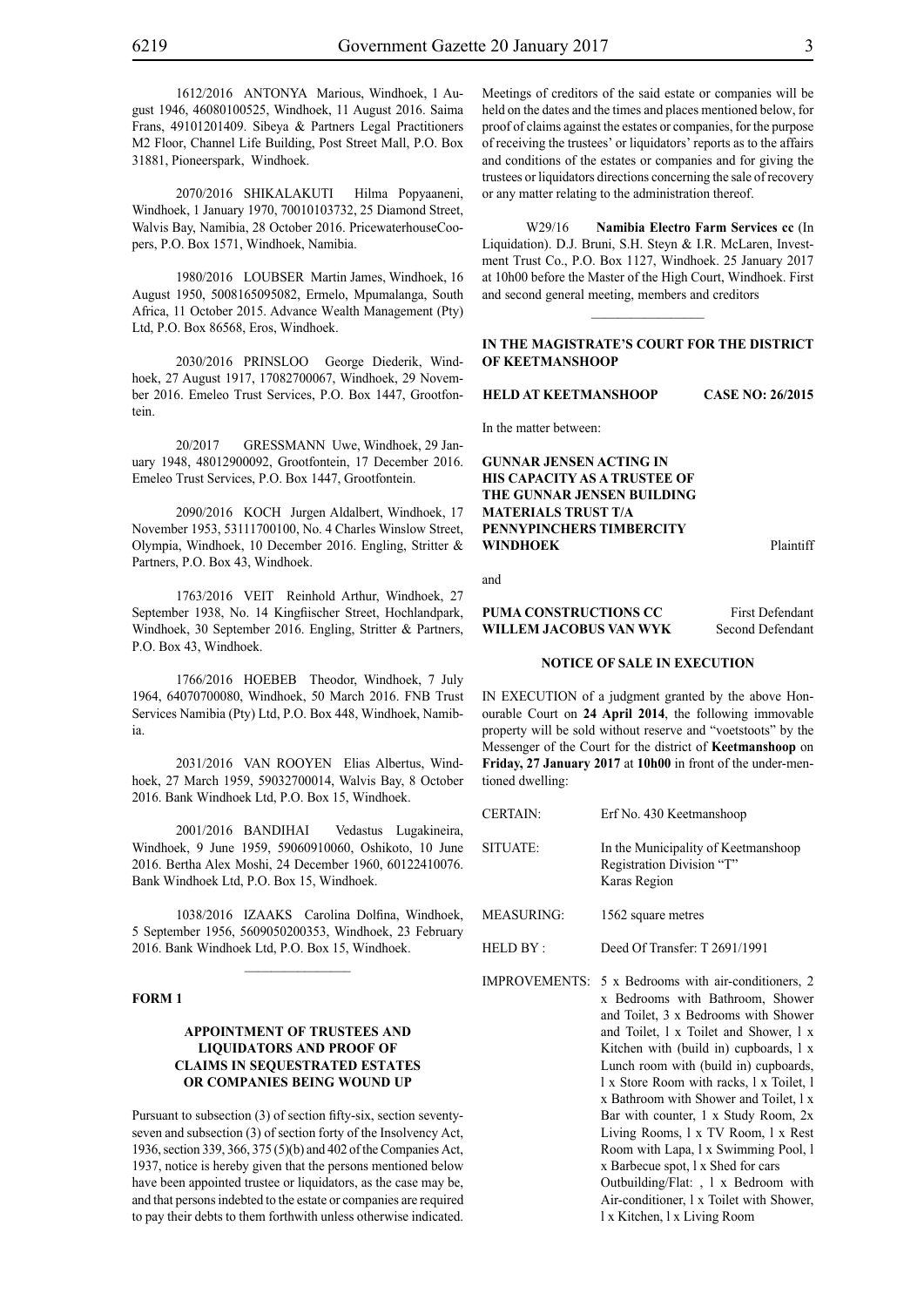The "Conditions of Sale in Execution" will lie for inspection at the office of the Messenger of the Court, Keetmanshoop and the Plaintiffs Legal Practitioners, Behrens & Pfeiffer, at the under-mentioned address.

DATED at WINDHOEK on this 5th day oF DECEMBER 2016.

BEHREN & PFEIFFER LEGAL PRACTITIONER FOR Plaintiff SUITE 141, MAERUA MALL CENTAURUS ROAD **WINDHOEK** 

#### **IN THE HIGH COURT OF NAMIBIA, MAIN LOCAL DI-VISION, WINDHOEK**

 $\overline{\phantom{a}}$  , where  $\overline{\phantom{a}}$ 

**Case No. I 3713/2015**

In the matter between:

**WICKHAM DISTRIBUTION (PTY) LTD T/A DRIVE CONTROL** Plaintiff

and

#### **CORNELIA ELIZABETH DIEDERIKS** Second Defendant **JACOBUS PETRUS DIEDERIKS** Third Defendant

#### **NOTICE OF SALE IN EXECUTION**

In EXECUTION of a Judgment of the High Court of Namibia, given on **22 September 2016**, a Judicial Sale by PUBLIC AUCTION will be held of and at the undermentioned immovable property on **2 February 2017** at **12h00** at Erf No. 6058 (a portion of consolidated Erf 1219), 1 Angra Fria Street, Kleine Kuppe, Windhoek:

| <b>CERTAIN:</b>   | Erf No. 6058 (a portion of consolidated<br>Erf 1219), 1 Angra Fria Street, Kleine<br>Kuppe |
|-------------------|--------------------------------------------------------------------------------------------|
| SITUATED:         | In the Municipality of Windhoek<br>Registration Division "K"                               |
| <b>MEASURING:</b> | 897 (eight nine seven) square metres                                                       |

HELD BY: Deed of Transfer No. T 4745/2005

SUBJECT TO All the terms and conditions therein contained

The following improvements are on the property (although nothing in this respect is guaranteed):

4 x Bedrooms, 2 x Bathrooms/Toilet, 1 x Kitchen, 1 x Lounge, Double Garage, Braai Area

The property will be sold by the Deputy Sheriff to the highest bidder subject to the conditions of sale.

The conditions of sale to be read out by the Deputy Sheriff, Windhoek, at the time of the sale and which conditions may be inspected prior to the sale at the offices of the Deputy Sheriff Windhoek, and at the offices of ENSafrica Namibia (incorporated as Lorentz Angula Inc.), 3rd Floor, Unit 4, Ausspann Plaza, Dr. Agostinho Neto Road, Windhoek.

Dated at WINDHOEK on this 12th day of JANUARY 2017.

ENSafrica Namibia (incorporated as LorentzAngula Inc.) Legal Practitioner for Plaintiff 3rd Floor, Unit 4, Ausspann Plaza Dr. Agostinho Neto Street WINDHOEK

#### **IN THE HIGH COURT OF NAMIBIA (Main Local Division)**

 $\frac{1}{2}$ 

**CASE NO: I 2732/2008**

In the mailer between:

#### **FIRST NATIONAL BANK OF NAMIBIA LIMITED** Plaintiff

and

#### **JASON IMMANUEL-MATHEWS** First Defendant **AINA NDEAPO NELAGO IMMANUEL-MATHEWS** Second Defendant

#### **NOTICE OF SALE IN EXECUTION**

IN THE EXECUTION of Judgment granted by the High Court of Namibia signed by the Registrar of the High Court of Namibia on **24 October 2008**, the following immovable property will be sold on **7 February 2017** at **09h30** at the following erf:

| Erf No. 1382 Pionierspark (Extension<br>No. 1)                                |
|-------------------------------------------------------------------------------|
| In the Municipality of Windhoek<br>Registration Division "K"<br>Khomas Region |
| 1212 (one two one two) square metres                                          |
| Under Deed of Transfer No. T 6660/2006                                        |
| To the conditions contained therein                                           |
|                                                                               |

THE PROPERTY CONSIST OF:

According to the Municipal Plan:

Single garage; 1 X Lounge; 1 X Lobby; 1 X Diningroom; 1 X Kitchen; 1 X Pantry; 1 X Passage; 3 X Bedrooms; 1 X Bathroom (bath & washbasin); 1 X Bathroom (bath, toilet & washbasin)

#### **CONDITIONS OF SALE:**

The Sale takes place subject to the Conditions of Sale, which can be inspected at the offices of the Deputy Sheriff, WIND-**HOEK** 

 $\frac{1}{2}$ 

DATED at WINDHOEK on 9 December, 2016

VAN DER MERWE-GREEFF ANDIMA INC. Plaintiff'S LEGAL PRACTITIONERS 28 CHURCH STREET P O BOX 2356 **WINDHOEK**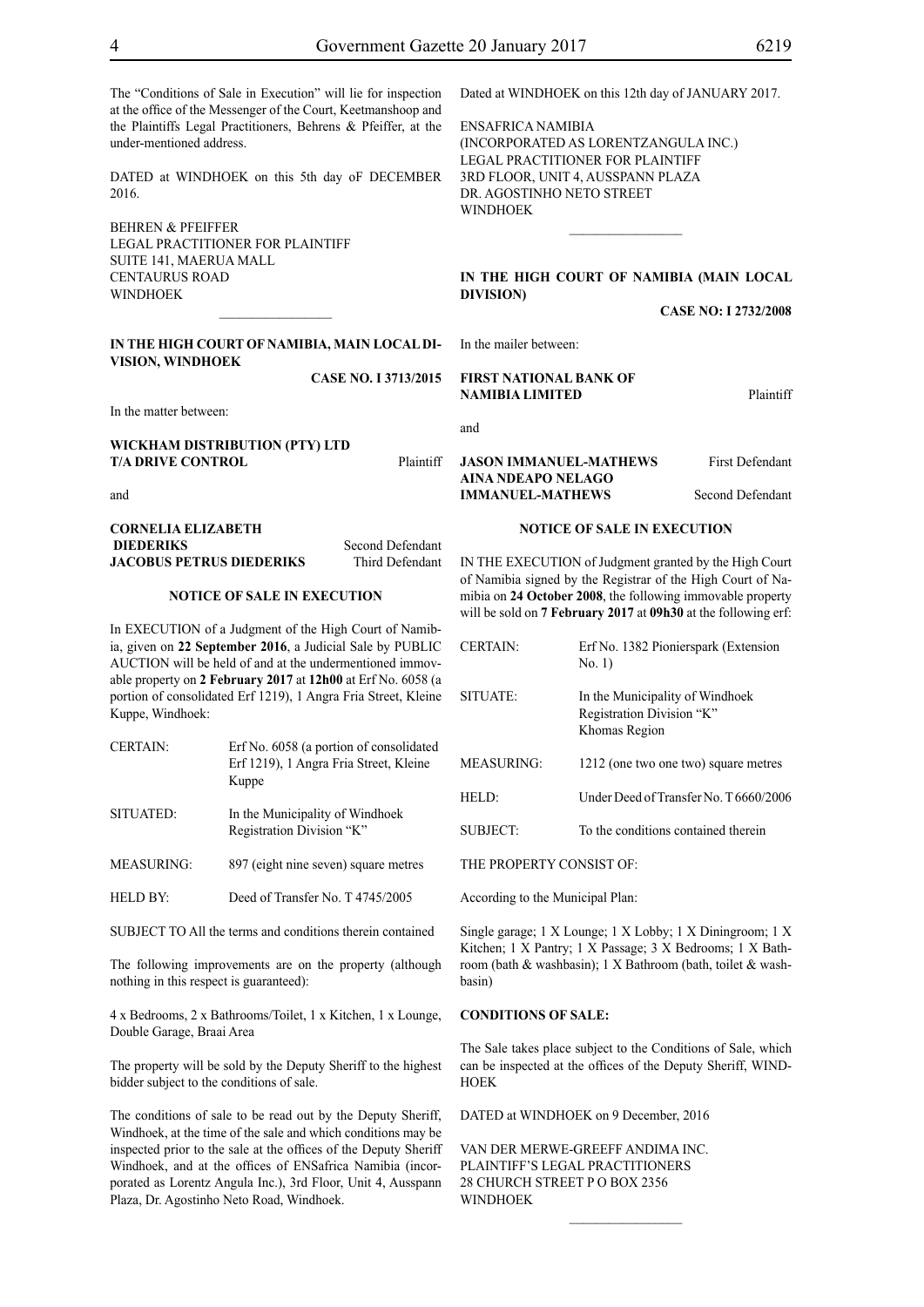#### **IN THE HIGH COURT OF NAMIBIA, MAIN DIVISION, WINDHOEK CASE NO.:I 4153/2015**

In the matter between:

#### **FIRST NATIONAL BANK OF NAMIBIA LIMITED** Plaintiff

and

**ABSALOM JOSEF** Defendant

#### **NOTICE OF SALE IN EXECUTION**

In execution of a Judgement granted by the above Honourable Court, the following property will be sold by public auction by the Deputy Sheriff of **Windhoek** on **2 February 2017, 09H30** at Erf No. 769, Goreangab, Extension No. 2, Katutura, Windhoek, Republic of Namibia.

| <b>CERTAIN:</b>   | Erf No. 769 Goreangab Extension No. 2                                         |
|-------------------|-------------------------------------------------------------------------------|
| SITUATE:          | In the Municipality of Windhoek<br>Registration Division "K"<br>Khomas Region |
| <b>MEASURING:</b> | 285 (two eight five) square metres                                            |
| HELD:             | Deed of Transfer No: T 971/2012                                               |
|                   | IMPROVEMENTS: Kitchen, Lounge, 3 Bedrooms and Back                            |

Room

#### **CONDITIONS OF SALE:**

- 1. The Sale is subject to provisions of the High Court Act no. 16 of 1990, as amended, and the property will be sold "voetstoots" according to the existing title deed.
- 2. The complete Conditions of Sale will be read out at the time of the sale, and may be inspected beforehand at the offices of the Plaintiff and Plaintiff's attorney at the under-mentioned address, as also at the offices of the Deputy Sheriff, Windhoek.

Dated at WINDHOEK on the 9th day of DECEMBER 2016.

J C VAN WYK ATTORNEY Legal Practitioner for Plaintiff 18 LOVE STREET **WINDHOEK** 

#### **CASE NUMBER: POCA 01/2017**

#### **IN THE HIGH COURT OF NAMIBIA, MAIN DIVISION**

 $\frac{1}{2}$ 

**HELD AT WINDHOEK, THURSDAY, THE 05TH DAY OF JANUARY 2017 BEFORE THE HONOURABLE MR JUSTICE ANGULA, DJP**

In the *ex parte* matter of:

**THE PROSECUTOR-GENERAL** Applicant

*IN RE:* The positive balance in Bank Windhoek Limited, account number CFC - 8005259340 held in the name of Shelfco Investments One Five Seven (Pty) Limited.

**IN THE APPLICATION FOR A PRESERVATION OF PROPERTY ORDER IN TERMS OF SECTION 51 OF THE PREVENTION OF ORGANISED CRIME ACT, ACT 29 OF 2004**

#### **ORDER**

Having heard **Ms L.N Angula** on behalf of the Applicant and having read the documents filed of record:

#### **IT IS ORDERED THAT:**

- 1. The prescribed manner as set out in the regulations to the Prevention of Organised Crime Act 29 of 2004 ("POCA") as well as any prescribed manner in terms of POCA is dispensed with.
- 2. A preservation of property order as contemplated by section 51 of POCA is granted in respect of the positive balance in Bank Windhoek Limited, account number CFC - 8005259340 held in the name of Shelfco Investments One Five Seven (Pty) Limited, ("the property").
- 3. That in terms of section 51 of POCA all persons with knowledge of this order, other than as required and permitted by this order, are prohibited from removing, and or taking possession of and / or control over, and / or dissipating, and / or encumbering and / or interfering with, and / or diminishing the value of, and / or attaching or selling in execution, and / or dealing in any other manner with the property to which this order relates.
- 4. That Sergeant Hendrick Shaakumeni ("Sgt Shaakumeni") of Commercial Crime Division: Anti - Money Laundering Unit in Windhoek or, in Sgt Shaakumeni absence, Warrant Officer Johan Nico Green of Commercial Crime Division: Anti - Money Laundering Unit in Windhoek, is permitted to take care of the property in terms of section 93 of POCA and is immediately authorized to:
	- 4.1 Seize and/or assume control over the property;
	- 4.2 Safeguard the property pending the finalisation of the forfeiture proceedings under POCA;
	- 4.3 If necessary to administer and preserve the property and to do all things necessary for that purpose.
- 5. This order be served on Shelfco Investments One Five Seven (Pty) Limited ("Shelfco Investments") by the Deputy Sheriff at its registered address being 133, 2nd Floor, Nedbank Building, Corner of Sam Nujoma Avenue and 11th Road, Walvis Bay - Namibia. Furthermore, the applicant is granted leave to effect service on Alberto Iglesias Martinez ("Mr Martinez) and Juan Jose Martinez Maquieira ("Mr Maquieira") by way of publication in the Namibian and New Era newspapers in terms of regulation 3(1)(b) of the regulations to POCA.
- 6. In terms of section 52 (1) (b) cause notice of this order, in the form set out in Annexure A and Annexure B hereto, to be published in the Government Gazette as soon as practicable after the preservation of property order is granted.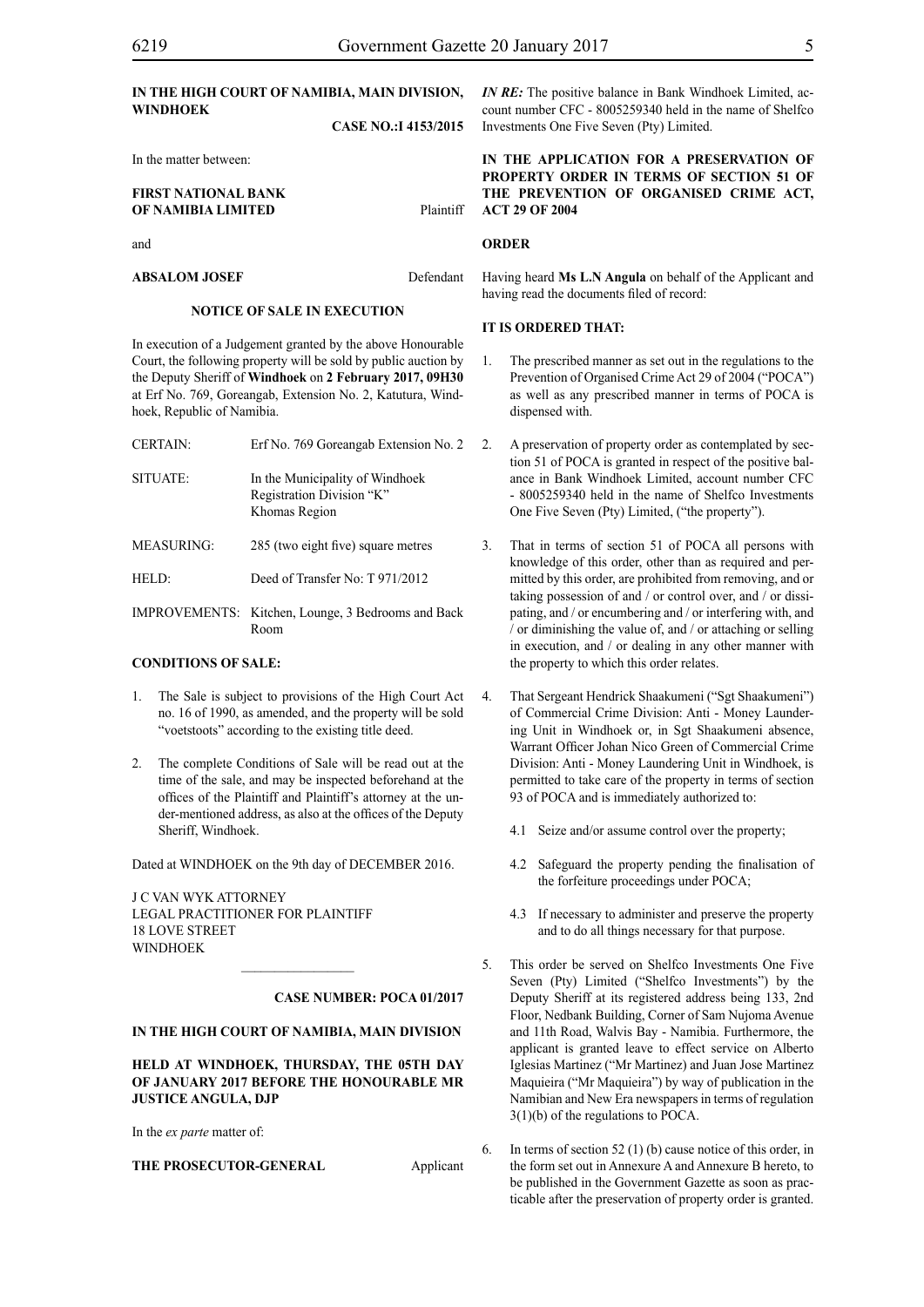7. Any person who has an interest in the property and who intends opposing the application for an order forfeiting the property to the State or applying for an order excluding his or her interest from a forfeiture order in respect of the property, must enter an appearance giving notice of his or her intention in terms of section 52(3) of POCA.

Such notice must be delivered to the Applicant:

- 7.1 in the case of any person specifically identified for service in the terms of this order, within 21 calendar days of service; and
- 7.2 in the case of any other person, 21 calendar days after the date when a notice of the order was published in the Government Gazette.
- 7.3 a notice in terms of section 52 of POCA must contain full particulars of the chosen address for the delivery of documents concerning further proceedings in this matter and must be accompanied by an affidavit setting out:
- 7.4 the full particulars of the identity of the person giving the notice;
- 7.5 the nature and extent of his or her interest in the property concerned;
- 7.6 whether he or she intends opposing the making of the forfeiture order, or whether he or she intends applying for an order excluding his or her interest in that property from the operation of the order;
- 7.7 whether he or she admits or denies that the property concerned is the proceeds of unlawful activities and the basis for such defence;
- 7.8 if he or she intends applying for the exclusion of his or her interests from the operation of the forfeiture order, the basis for such an application.
- Any person, on good cause shown (including the non availability of any other suitable remedy to protect you legitimate rights or interest), may on 3 days notice in urgent instances and at least 7 days notice in other instances to the applicant, and within 8 days of becoming aware of the order, apply for reconsideration of the order;

#### BY ORDER OF THE COURT

REGISTRAR OF THE HIGH COURT

TO: Government Attorney

#### **FORM 5 ANNEXURE A**

#### **NOTICE OF PRESERVATION OF PROPERTY ORDER**

#### **MINISTRY OF JUSTICE**

#### **PREVENTION OF ORGANIZED CRIME REGULATIONS: PREVENTION OF ORGANISED CRIME ACT, 2004 (ACT 29 OF 2004) (Section 52 (1), Regulation 4 (5))**

To: Shelfco Investments One Five Seven (Pty) Ltd Alberto Iglesias Martinez Juan Jose Martinez Maquieira

#### **IMPORTANT - DO NOT IGNORE THIS DOCUMENT**

Upon receipt of this notice you should obtain legal advice to help you understand this document and your rights and obligations under the preservation of property order.

#### **WHY YOU HAVE RECEIVED THIS NOTICE**

The High Court has made a preservation of property order over property pursuant to section 51 of the Prevention of Organised Crime Act 2004. A copy of the preservation of property order is attached to this notice. The order describes the property that has been preserved and may contain directions relating to the seizure of that property. It may also contain other orders that the court considers appropriate.

You have received this notice because the Prosecutor - General considers that you might have an interest in the properties which are the subject of the preservation order.

The preservation of property order has been made for the purpose of securing property in order to satisfy any forfeiture order that might be pursuant to Part 3 of Chapter 6 of the Prevention of Organised Crime Act 2004.

#### **WARNING**

The preservation of property order prohibits any person from dealing, in any manner, with the properties to which the order relates. A person who intentionally refuses or fails to comply with a court order made under this Act commits an offence punishable by a fine not exceeding N\$ 300,000 or to imprisonment for a period not exceeding 15 years.

#### **ANNEXURE B**

#### **IN THE HIGH COURT OF NAMIBIA, MAIN DIVISION - WINDHOEK**

**Case No: POCA.. /2016**

In the *ex parte* matter of

THE PROSECUTOR-GENERAL Applicant

*IN RE*: The positive balance in Bank Windhoek Limited, account number CFC 8005259340 held in the name of Shelfco Investments One Five Seven (Pty) Limited.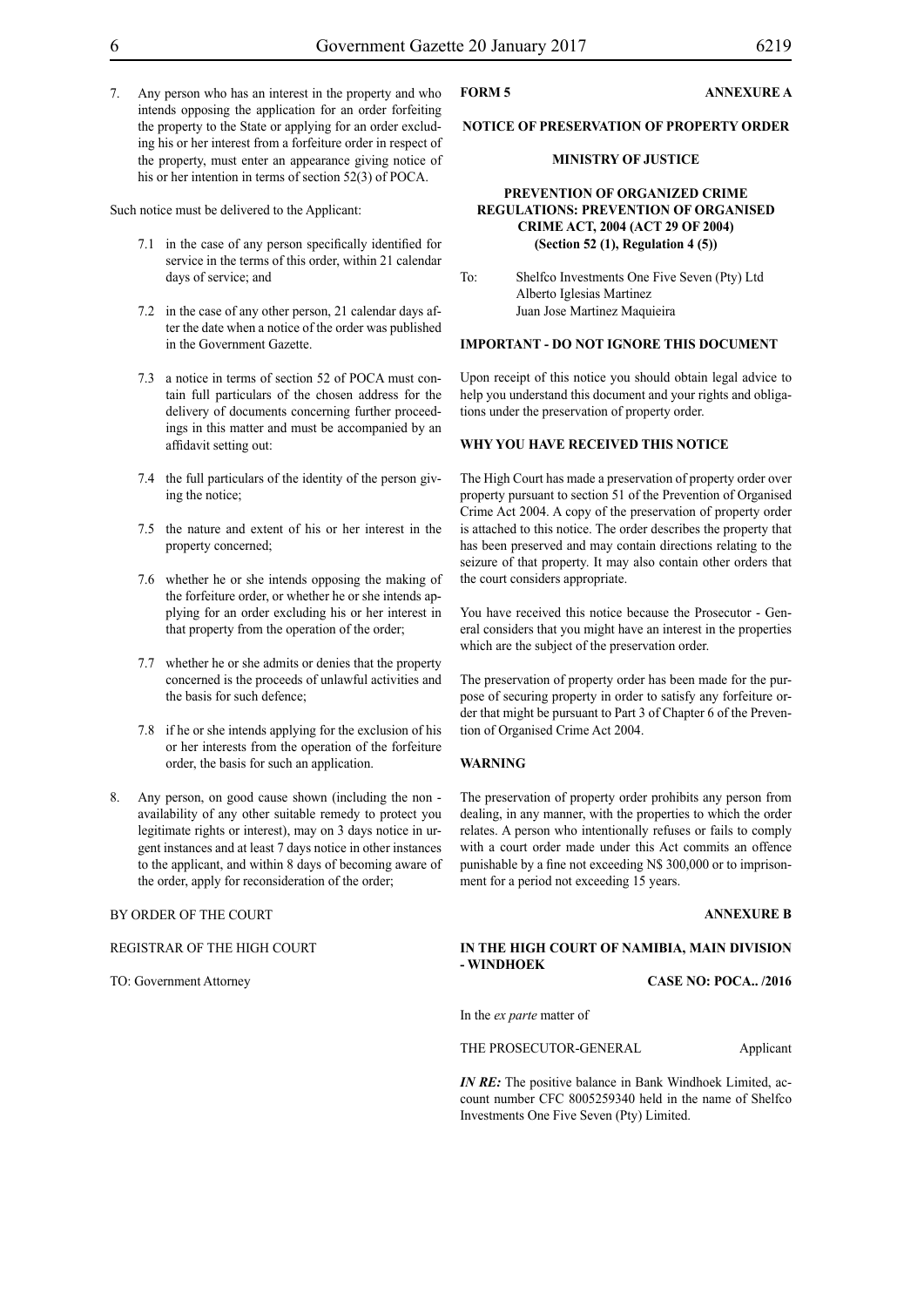#### **IN THE APPLICATION FOR A PRESERVATION OF PROPERTY ORDER IN TERMS OF SECTION 51 OF THE PREVENTION OF ORGANISED CRIME ACT 29 OF 2004**

#### **Notice in terms of section 52 of the Prevention of Organised Crime Act 29 of 2004 (POCA)**

This notice is addressed to all persons who have an interest in the positive balance : The positive balance in Bank Windhoek Limited, account number CFC - 8005259340 held in the name of Shelfco Investments One Five Seven (Pty) Limited.

#### **Take notice that:**

- 1. The Prosecutor General has obtained a preservation of property order (the order), a copy of which is attached to this notice, in terms of section 51 of POCA in respect of the property;
- 2. If you have an interest in the property, you should understand that it is now at risk. You are advised to obtain legal advice on whether your interest can be protected and, if so, on how to protect it;
- 3. You are notified that the Prosecutor General will, within 120 days of publication of this notice, apply to the High Court under section 59 of the POCA for an order declaring the property forfeit to the state. The order will remain in force until the application for a forfeiture order is finalised, and until any forfeiture order that has been made is satisfied;
- 4. If you intend to oppose the application for a forfeiture order, or you intend to apply for an order excluding your interest from a forfeiture order in respect of the property, you must enter an appearance in terms of the order. The requirements for such an appearance are set out in the order and are also dealt with in sections 52 (3), (4) and (5) of the POCA. An appearance must comply with these requirements:
- 5. Your attention is specifically drawn to the 21 calendar days' time limit prescribed in section 52 (4) for the entry of an appearance referred to in paragraph 4 above;
- 6. If you enter an appearance in terms of the order you will be entitled to be given 14 days' notice of the application by the applicant for a forfeiture order in respect of the property;
- 7. If you fail to enter an appearance in terms of the order or to comply with the above requirements, you will not be given notice of the application for a forfeiture order and you will not be entitled to appear at the hearing of the application. In uch a case, the court may grant a default order forfeiting the property to the state under section 64 of POCA;
- 8. You may, on good cause shown (including the non availability of any other suitable remedy to protect your legitimate rights or interest), on 3 days' notice in urgent instances and at least 7 days' notice in other instances to the applicant, and within 8 days of becoming aware of the order, apply for reconsideration of the order;
- 9. You are specifically advised that even if you intend to apply for reconsideration of the preservation order in this case, you must, in addition, comply with paragraph 4 and 5 above if you intend to oppose the forfeiture application at a later date. Failure to do so can result in a forfeiture order being granted against the property by default and without further notice to you.
- 10. Whenever this order states that you must deliver or serve any notice, affidavit or other process document on the applicant , you must deliver or serve them on the applicant at the following address:

GOVERNMENT ATTORNEY Legal Practitioners for the Applicant 2nd FLOOR, SANLAM BUILDING PRIVATE BAG 13189 WINDHOEK, NAMIBIA

Any correspondence or other enquiries must also be directed to this address or contact number: 061 374 268.  $\frac{1}{2}$ 

#### **NOTICE OF LOST LAND TITLE NO. Ext 1, 123**

Notice is hereby given that I, **Johanna Beukes** intend to apply for a certified copy of:

| <b>CERTAIN:</b>   | Erf No. Rehoboth Ext 1, 123 |
|-------------------|-----------------------------|
| <b>MEASURING:</b> | 555 square meters           |
| SITUATE:          | In the Town of Rehoboth     |
| DATED:            | 18 June 2010                |
| the property of:  | Johanna Beukes              |

All persons who object to the issue of such copy are hereby required to lodge their objections in writing with the Registrar within three weeks from the publication of this notice.

Dated at Rehoboth this 5th day of January 2017.

J. Beukes p.o. box 3322 **WINDHOEK** 

#### **THE ALIENS ACT, 1937 NOTICE OF INTENTION OF CHANGE OF SURNAME**

 $\frac{1}{2}$ 

I, **JONAS MPAREKE MUNANGO**, residing at Erf 4505, Block B, Rehoboth and employed as a police officer at Ministry of Safety and Security, intend applying to the Minister of Home Affairs for authority under section 9 of the Aliens Act, 1937, to assume the surname **muronga** for the reasons that it is spelled wrong on my ID card, the correct one is as it's on my birth certificate.

I previously bore the name **JONAS MPAREKE MUNANGO.**

Any person who objects to my assumption of the said surname of **muronga** should as soon as may be lodge his or her objection, in writing, with a statement of his or her reasons therefor, with the Magistrate of Windhoek.